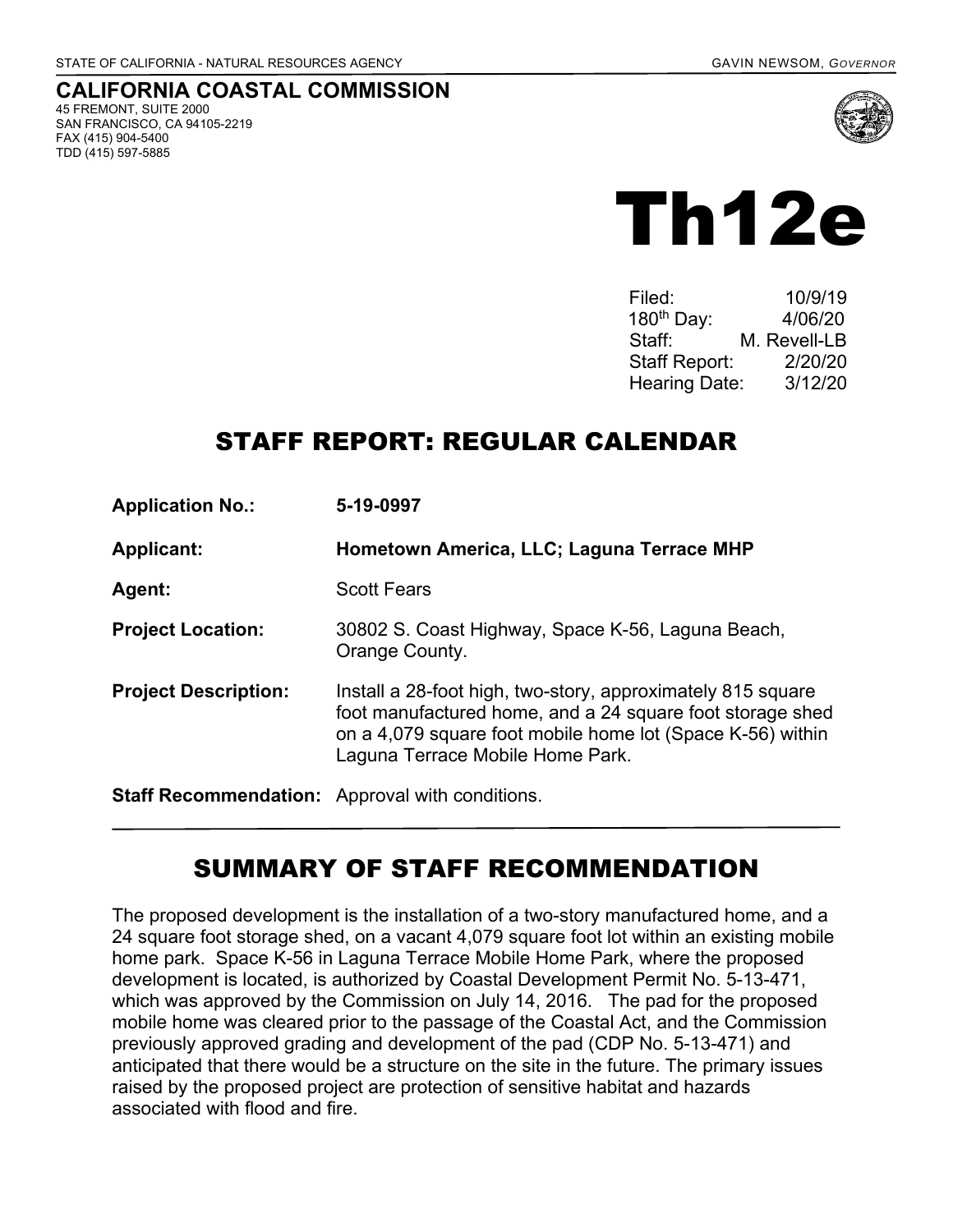At issue is whether the project is consistent with Section 30240(b) of the Coastal Act, which requires that development adjacent to environmentally sensitive habitat areas ("ESHA") be compatible with the continuance of those habitat areas. Due to the physical site constraints of this location, the proposed mobile home would be placed approximately 15 feet from adjacent coastal sage scrub (CSS) habitat that supports the rare plant species, big-leaved crownbeard that grows along the entire cliff face above the site. The CSS also likely supports coastal California gnatcatchers that are known to inhabit the area and breed, nest, and forage in CSS. They favor CSS dominated by California sagebrush, California buckwheat, and/or California sunflower and California sagebrush is very abundant on the slope above space K-56.Because the pad spans only 62 feet between the hillside and the road, the placement of any structure would not conform to a 100-foot or even a 50-foot buffer for protecting ESHA. However, in this case the natural topography and the existing retaining wall provide some separation between the site and the adjacent habitat. Because the CSS habitat, including the crownbeard occupies the face of the cliff well above the site pad elevation, it is less likely to be impacted by typical anthropogenic activities, such as noise and artificial lighting compared to sensitive habitat at grade level consistent with the proposed project. For example, the application of herbicides around the structure would not migrate into the habitat area, because the habitat is on a slope above the development and is separated by an approximately 4-foot high retaining wall. Further, the previous Commission action (CDP No. 5-13-471) required recordation of an open space and conservation easement over the remaining 22.4 acres of open space to ensure the protection of the sensitive habitat surrounding the mobile home park.

In order to address the development's proximity to the adjacent habitat and limit any potential adverse environmental impacts of the development, the project has been conditioned to utilize dark-sky lighting, install bird-safe glass, maintain native and drought-tolerant landscaping, avoid using pesticides and herbicides, and conform to other conditions of approval, explained below.

Staff is recommending **APPROVAL** of the coastal development permit with **six (6) special conditions** requiring: (1) bird-strike prevention measures for wherever glass is proposed, (2) non-invasive and drought tolerant landscaping; (3) conformity with drainage and run-off control plans; (4) future improvements shall require a separate coastal development permit; (5) assumption of risk and waiver of liability with the associated development, and (6) five years of monitoring for the existing Big-leaved crownbeard behind K-56.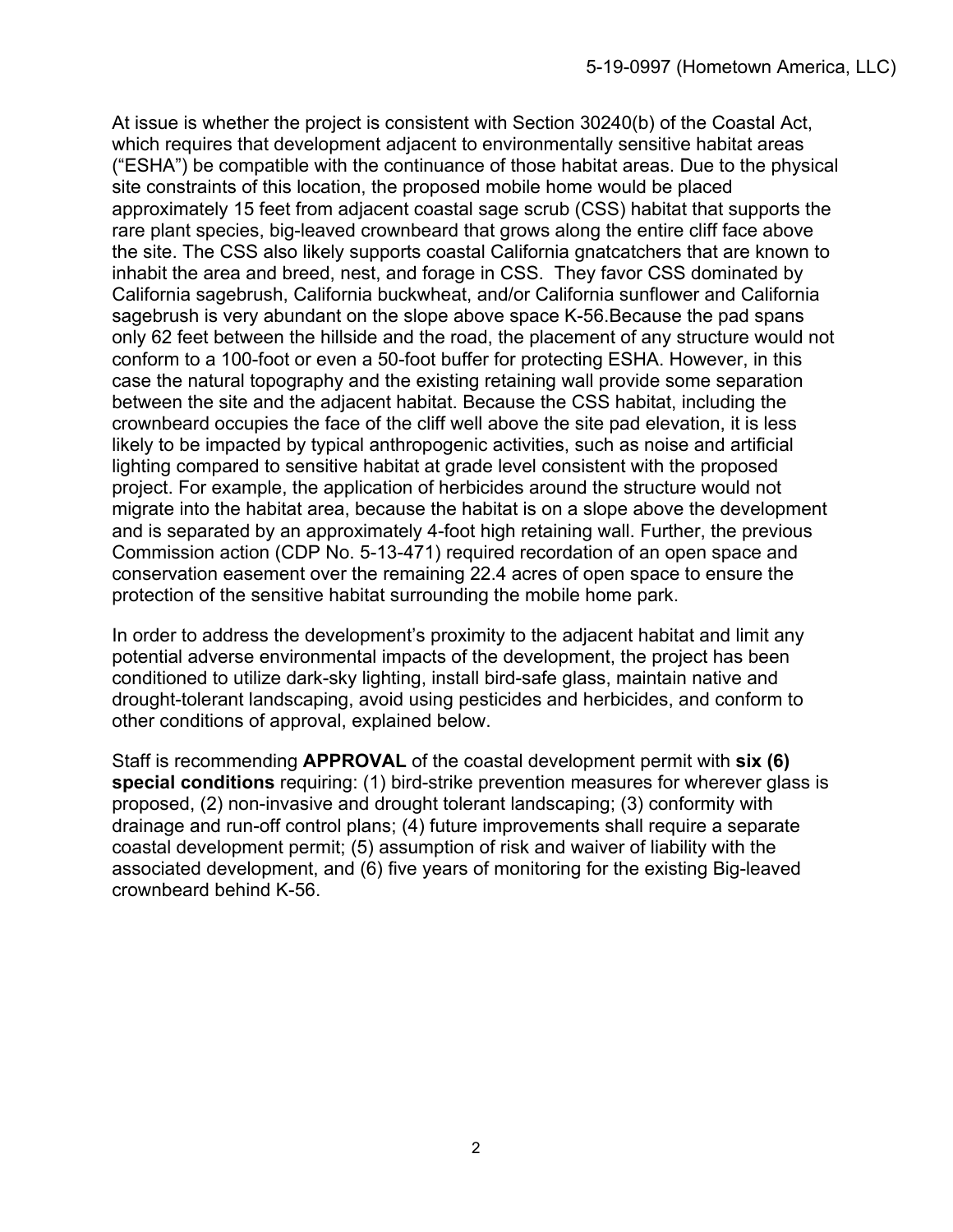## Table of Contents

### **EXHIBITS**

- Exhibit 1 Vicinity Map and Project Location
- Exhibit 2 Mobilehome Park Plan Authorizing Space K56
- Exhibit 3 Mobile Home Site Plan
- Exhibit 4 Mobile Home Elevations
- Exhibit 5 Site Photos
- Exhibit 6 Shade Analysis
- Exhibit 7 Habitat Surveys
- Exhibit 8 Emails of Concern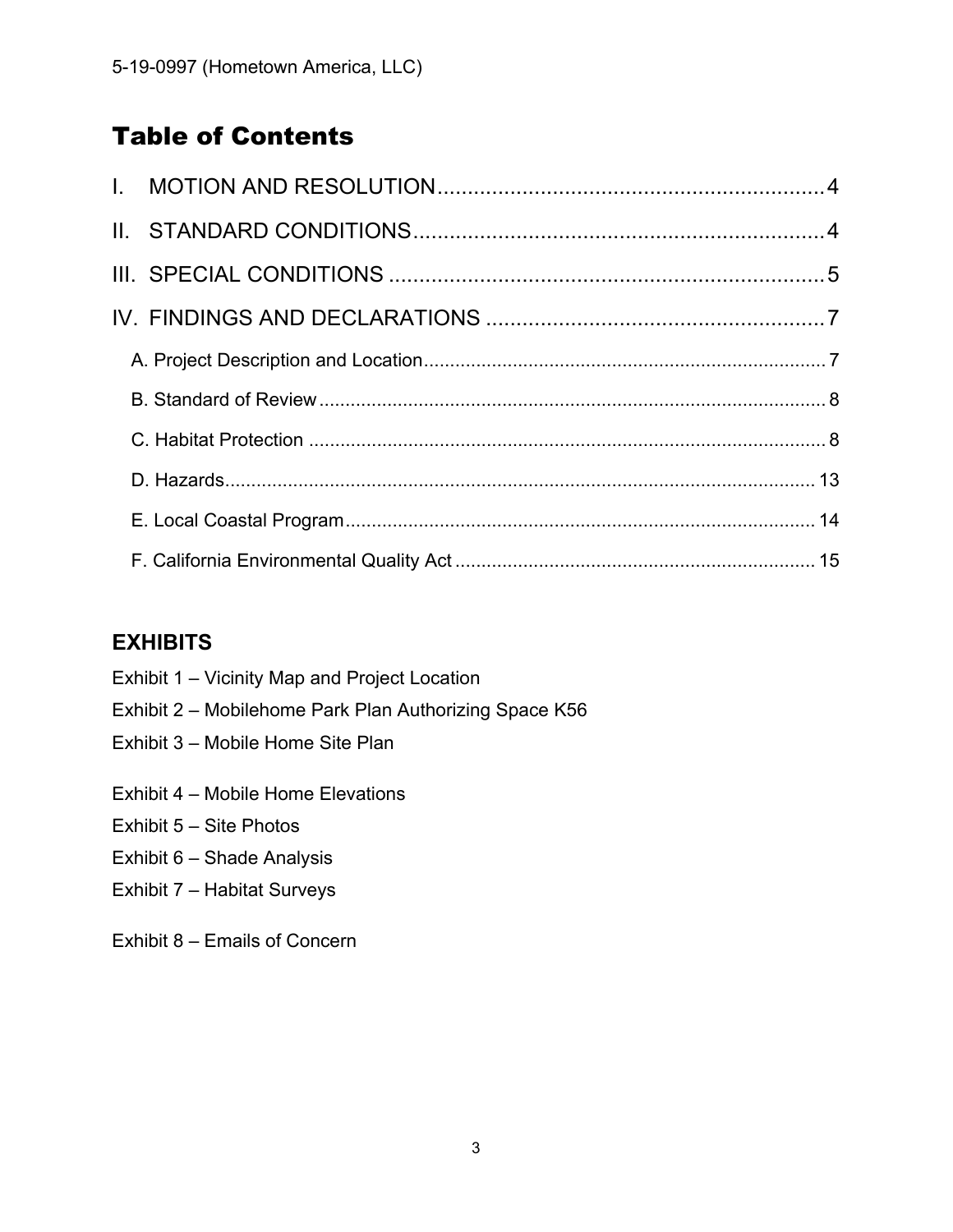## **I. MOTION AND RESOLUTION**

#### **Motion:**

I move that the Commission approve Coastal Development Permit No. 5-19-0997 pursuant to the staff recommendation.

Staff recommends a **YES** vote. Passage of this motion will result in approval of the permit as conditioned and adoption of the following resolution and findings. The motion passes only by affirmative vote of a majority of Commissioners present.

### **Resolution:**

The Commission hereby approves the Coastal Development Permit for the proposed project and adopts the findings set forth below on grounds that the development, as conditioned, will be in conformity with the policies of Chapter 3 of the Coastal Act. Approval of the permit complies with the California Environmental Quality Act because either (1) feasible mitigation measures and/or alternatives have been incorporated to substantially lessen any significant adverse effects of the development on the environment, or (2) there are no feasible mitigation measures or alternatives that would substantially lessen any significant adverse impacts of the development on the environment.

## **II. STANDARD CONDITIONS**

- **1. Notice of Receipt and Acknowledgment**. The permit is not valid and development shall not commence until a copy of the permit, signed by the applicant or authorized agent, acknowledging receipt of the permit and acceptance of the terms and conditions, is returned to the Commission office.
- **2. Expiration**. If development has not commenced, the permit will expire two years from the date on which the Commission voted on the application. Development shall be pursued in a diligent manner and completed in a reasonable period of time. Application for extension of the permit must be made prior to the expiration date.
- **3. Interpretation**. Any questions of intent of interpretation of any condition will be resolved by the Executive Director or the Commission.
- **4. Assignment**. The permit may be assigned to any qualified person, provided assignee files with the Commission an affidavit accepting all terms and conditions of the permit.
- **5. Terms and Conditions Run with the Land**. These terms and conditions shall be perpetual, and it is the intention of the Commission and the applicant to bind all future owners and possessors of the subject property to the terms and conditions.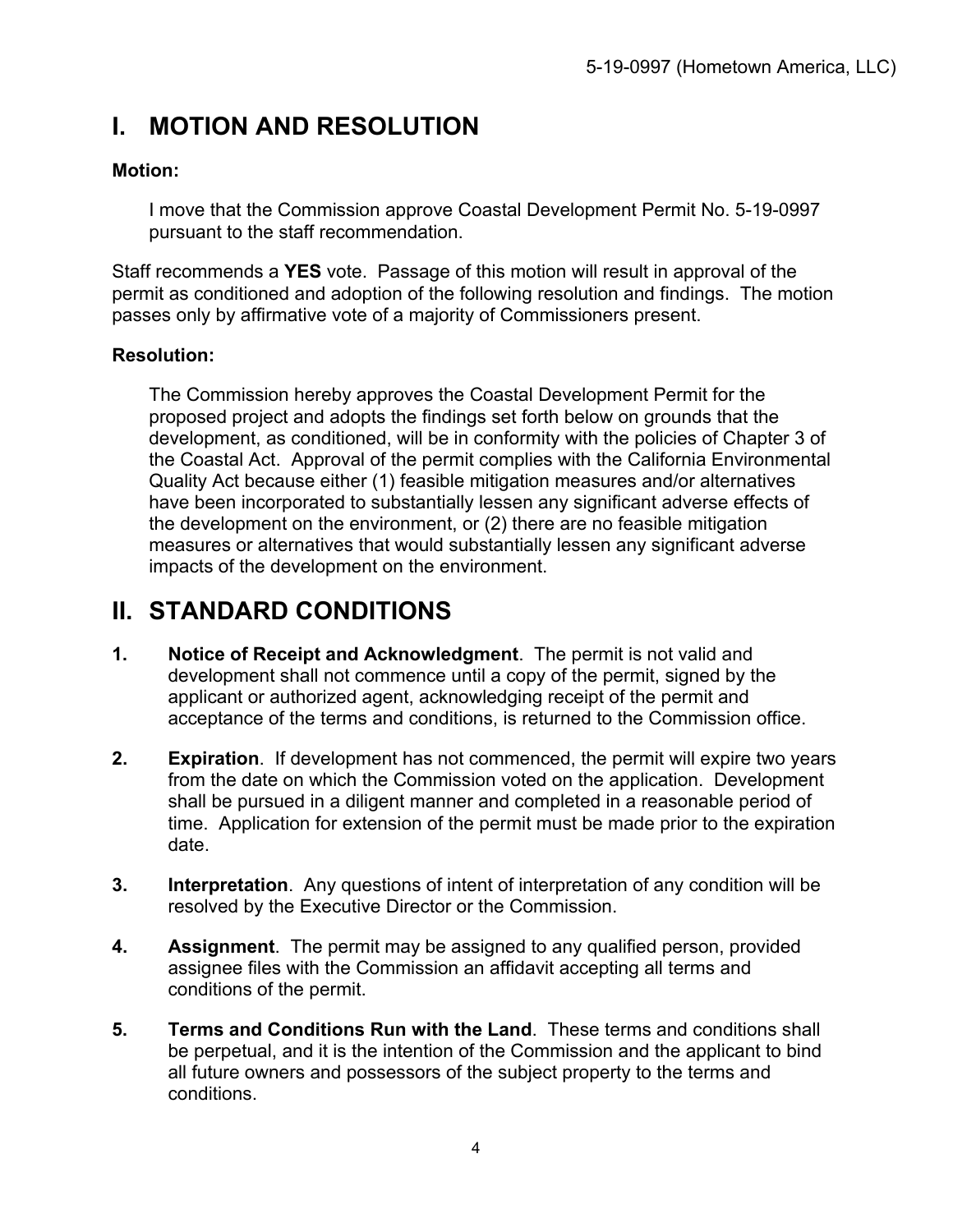## **III. SPECIAL CONDITIONS**

#### **1. Bird Strike Prevention.**

A. PRIOR TO ISSUANCE OF THE COASTAL DEVELOPMENT PERMIT, the permittee shall submit final revised plans showing the design and materials of windows, fences, screen walls and gates, if proposed, for the review and approval of the Executive Director. Said plans shall reflect the requirements of this special condition. Windows, fences, screen walls and gates subject to this permit, if proposed, shall use materials designed to minimize bird-strikes with the windows, fencing, or gates. Such materials may consist, all or in part, of wood; wrought iron; frosted or partially-frosted glass, Plexiglas or other visually permeable barriers that are designed to prevent creation of a bird strike hazard. Clear glass or Plexiglas shall not be installed unless they contain UV reflective glazing that is visible to birds or appliqués (e.g. stickers/decals) designed to reduce bird-strikes by reducing reflectivity and transparency are also used. Any appliqués used shall be installed to provide coverage consistent with manufacturer specifications (e.g. one appliqué for every 3 foot by 3 foot area) and the recommendations of the Executive Director. Use of opaque or partially opaque materials is preferred to clean glass or Plexiglas and appliqués. All materials and appliqués shall be maintained throughout the life of the development to ensure continued effectiveness at addressing bird strikes and shall be maintained at a minimum in accordance with manufacturer specifications and as recommended by the Executive Director

B. The permittee shall undertake development in accordance with the approval final plans. Any proposed changes to the approved final plans shall be reported to the Executive Director. No changes to the approved final plans shall occur without a Commission amendment to this coastal development permit unless the Executive Director determines that no amendment is legally required.

- **2. Landscaping Drought Tolerant, Non-Invasive Plants.** Vegetated landscaped areas on the lot must consist of drought tolerant, non-invasive plant species. No plant species listed as problematic and/or invasive by the California Native Plant Society, the California Invasive Plant Council (formerly the California Exotic Pest Plant Council or as may be identified from time to time by the State of California shall be employed or allowed to naturalize or persist on the site. No plant species listed as a "noxious weed" by the State of California or the U.S. Federal Government shall be utilized within the property. All plants shall be low water use plants as identified by California Department of Water Resources.
- **3. Conformance with Drainage and Run-Off Control Plan.** The applicant shall conform with the drainage and run-off control plan received on January 3, 2017 showing roof drainage and runoff from all impervious areas directed to permeable and landscaped areas. Any proposed changes to the approved plan shall be reported to the Executive Director. No changes to the approved plan shall occur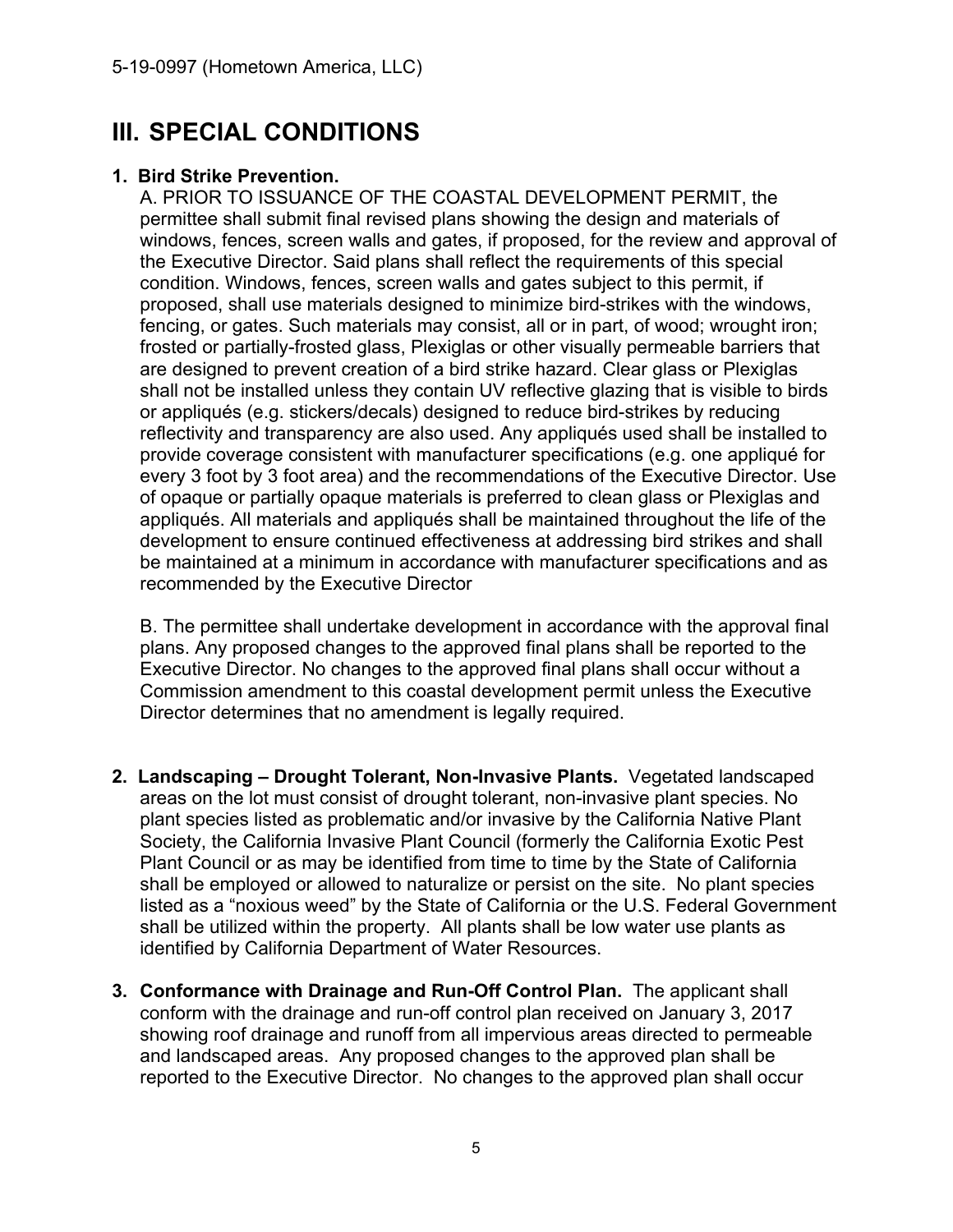without a Commission amendment to this Coastal Development Permit unless the Executive Director determines that no amendment is legally required.

- **4**. **Future Improvements.** This permit is only for the development described in Coastal Development Permit No. 5-19-0997. Pursuant to Title 14 California Code of Regulations Section 13250(b)(6), the exemptions otherwise provided in Public Resources Code Section 30610(a) shall not apply to this development governed by Coastal Development Permit No. 5-19-0997. Accordingly, any future improvements to the structures authorized by this permit, including but not limited to repair and maintenance identified as requiring a permit in Public Resources Section 30610(d) and Title 14 California Code of Regulations Sections 13252(a)-(b), shall require an amendment to Permit No. 5-19-0997 from the Commission or shall require an additional coastal development permit from the Commission or from the applicable certified local government.
- **5. Assumption of Risk, Waiver of Liability and Indemnity.** By acceptance of this permit, the applicant acknowledges and agrees (i) that the site may be subject to hazards from storms, fire, flooding, landslide, erosion, earth movement, and other natural hazards; (ii) to assume the risks to the applicant and the property that is the subject of this permit of injury and damage from such hazards in connection with this permitted development; (iii) to unconditionally waive any claim of damage or liability against the Commission, its officers, agents, and employees for injury or damage from such hazards; and (iv) to indemnify and hold harmless the Commission, its officers, agents, and employees with respect to the Commission's approval of the project against any and all liability, claims, demands, damages, costs (including costs and fees incurred in defense of such claims), expenses, and amounts paid in settlement arising from any injury or damage due to such hazards.
- **6. Big-Leaved Crownbeard Monitoring.** PRIOR TO ISSUANCE OF THE COASTAL DEVELOPMENT PERMIT the applicant must submit a plan to monitor the bigleaved crownbeard that occupies the coastal sage scrub habitat on the slope above the project pad site, for review and approval by the Executive Director. The objective of the monitoring is to document the status of the crownbeard, prior to placing the mobile home on the site to establish a baseline, and for five years following placement of the mobile home on the site. The monitoring should consist of a qualitative assessment of the health of the crownbeard population and a quantitative survey (e.g. transects, quadrats) designed to estimate the percent cover of crownbeard conducted in May each year. The results of the monitoring must be submitted to the Executive Director by December each year following the May monitoring.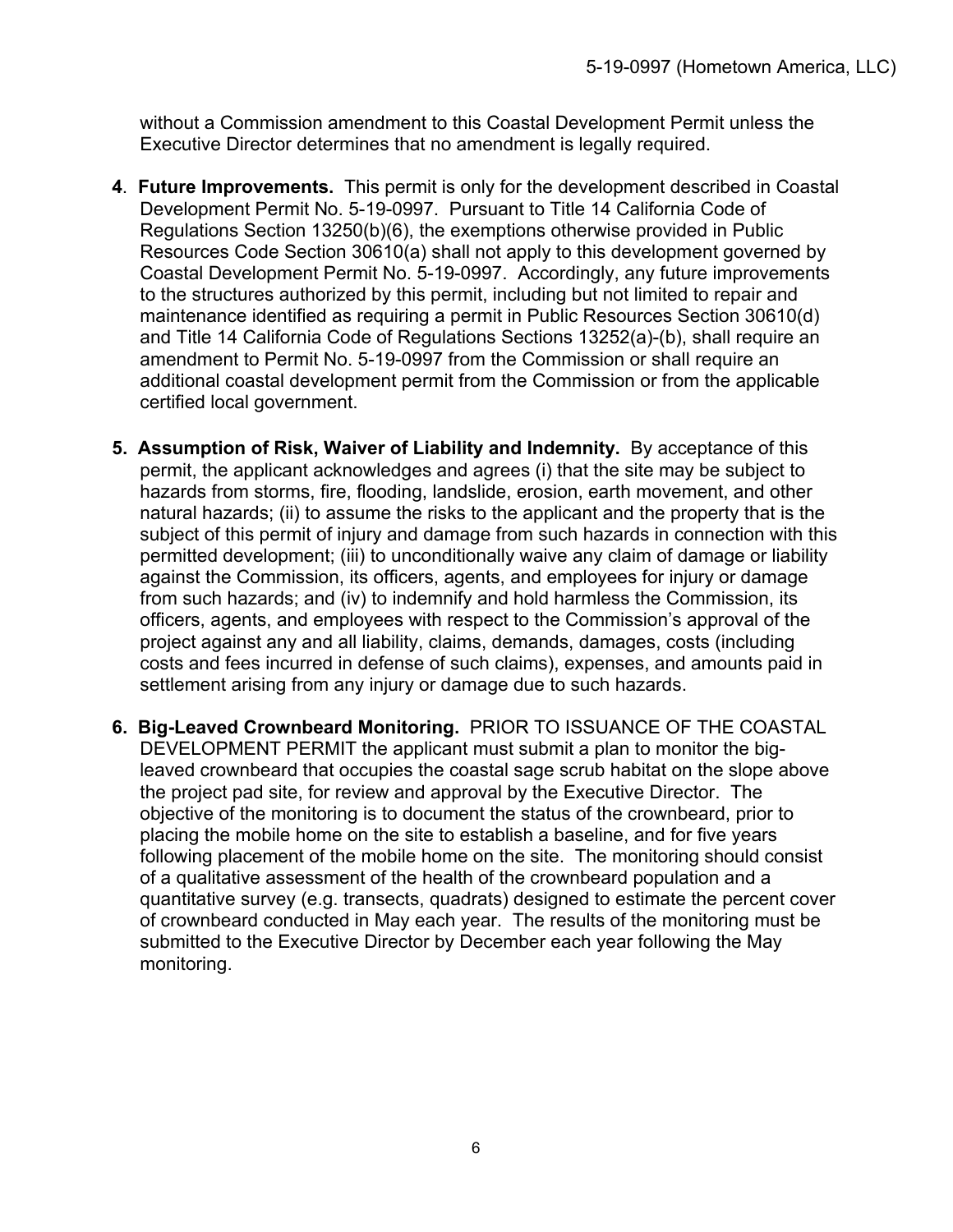# **IV. FINDINGS AND DECLARATIONS**

### **A. Project Description and Location**

The proposed development is the installation of a 28-foot high, two-story, approximately 810 square foot manufactured home, and an approximately 24 square foot storage shed, on an existing approximately 4,079 square foot mobile home lot (Space K-56), within the existing Laguna Terrace Mobile Home Park (**Exhibit 4**). Space K-56 was given local approval by the City of Laguna Beach and the Department of Housing and Community Development, and was authorized through Coastal Development Permit No. 5-13-471, which was approved by the Commission on July 14, 2016 and issued on May 23, 2018. While Coastal Development Permit No. 5-13-471 authorizes the lot (Space K-56), the applicant is required to get a separate CDP for development on Space K-56. In 2016, the applicant sought a coastal development permit (Coastal Development Permit No. 5-16-0997) for the same project on Space K-56, but at that time the underlying Coastal Development Permit No. 5-13-471 had not yet been issued. The applicant had not yet conducted a site-specific habitat survey for the subject lot, so the applicant withdrew that application in September 2017. The primary issues raised by the proposed project are protection of sensitive habitat and risks of hazards associated with flood and fire.

The subject site is Space K-56, located within the Laguna Terrace Mobile Home Park and surrounding property in the Hobo/Aliso area of Laguna Beach, at 30802 Coast Highway in Laguna Beach in Orange County (**Exhibit 1)**. The Laguna Terrace Mobile Home Park is an approximately 48-acre partly developed mobile home park located at 30802 South Coast Highway, and a partly developed a lot with a private parking lot located at 30782 South Coast Highway. The developed part of the mobile home park (including both the mobile home park and the private parking lot) occupies about 14 acres within and at the mouth of "Hobo Canyon." The remainder of the land is undeveloped. The site has varied topography, ranging from moderately steep to very steep slopes, to flat areas at the bottom and mouth of Hobo Canyon (where the mobile homes, related structures, and parking lot currently exist). The surrounding undeveloped land is a mosaic of vegetation types including coastal sage scrub, southern maritime chaparral, ceanothus chaparral, and toyon-sumac chaparral, which is identified in the City's LCP as high value habitat. In past Commission actions (e.g. Coastal Development Permit No. 5-12-121), these habitats have been determined by the Commission to be environmentally sensitive habitat area ("ESHA"). Approximately 22 acres of the site are open space protected by an Open Space Conservation easement.

The Coastal Commission approved the underlying Coastal Development Permit No. 5- 13-471 in July 2016, which approved three mobile home spaces (including K-56), and formalized and delineated boundaries of different areas within the Laguna Terrace Mobile Home Park. These areas included an annual maintenance area associated with an existing debris control dam located at the terminus of K Street, and an existing utility lot at the end of K Street, and the annual debris dam maintenance area, which serves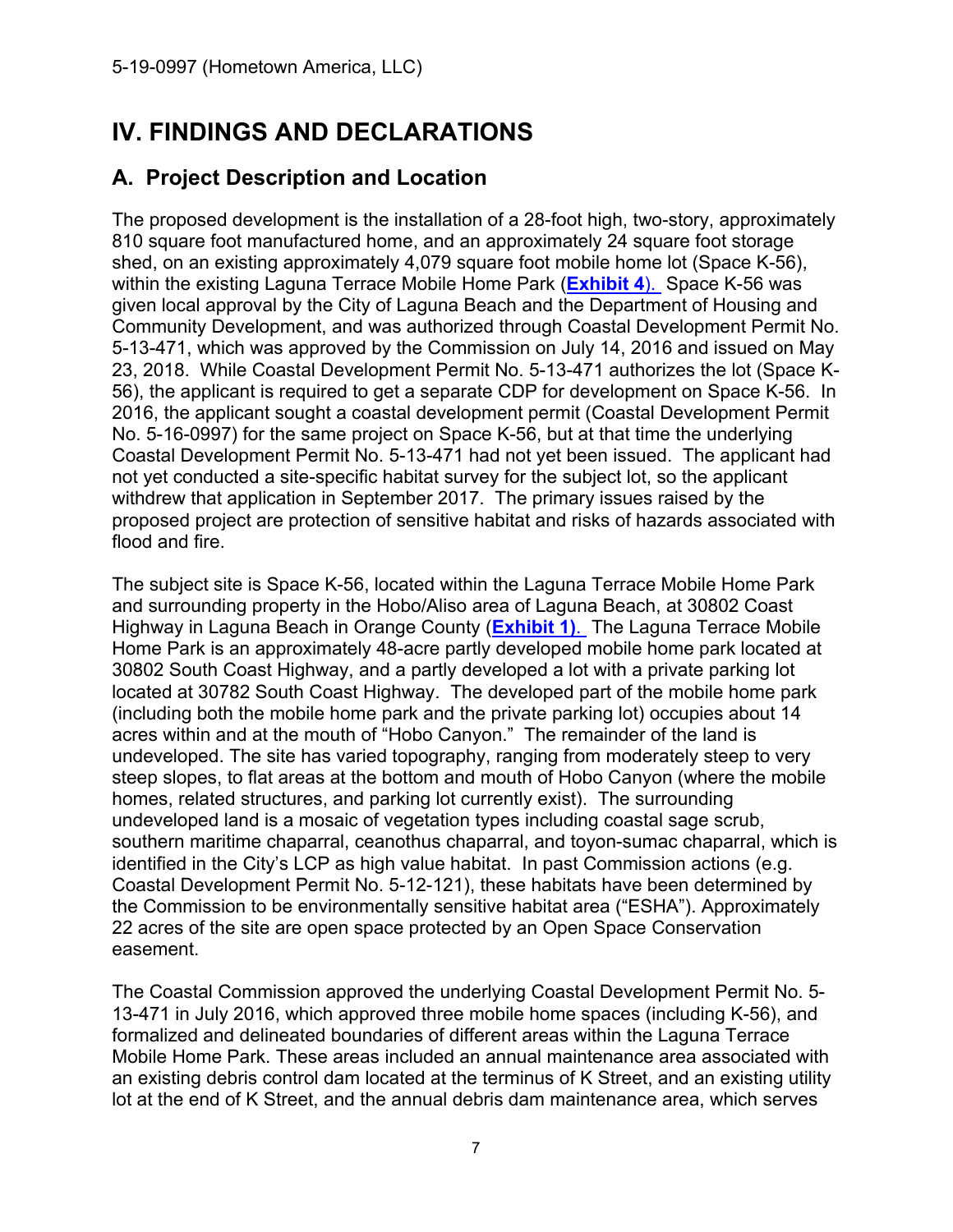as an access road and vehicle turn-around for annual dam maintenance. An existing 20-foot wide strip of land behind the mobile home spaces that abut the vegetated hillside, which is maintained for fire hazard mitigation, was approved to be maintained for those purposes and is depicted on a final plan that was submitted for Executive Director approval on January 10, 2017. Coastal Development Permit No. 5-13-471 also required on-site re-vegetation of the area surrounding the vehicle turn-around area, and designation of open space of all of the area of the property (approximately 22.4 acres) located between the outer edge of the 20-foot wide fire management strip of land behind the mobile homes and the property line (**Exhibit 2).** Finally, the Commission also approved the restoration of approximately one acre of habitat area on the adjacent property known locally as "Driftwood," which was initiated in November 2019 pursuant to the Laguna Beach Terrace Habitat Restoration Plan, and is currently underway.

## **B. Standard of Review**

The subject site is located within the City of Laguna Beach. Laguna Beach has a certified Local Coastal Program ("LCP"). At the time the LCP was certified, five geographical areas were deferred for LCP certification, including Hobo Canyon. The associated certified Land Use Plan expressly refers to the mobile home park as being within the Hobo Canyon area of deferred certification. Since certification of the LCP, the Commission has processed coastal development permits in the first instance for development proposed within the mobile home park (e.g. Nos. G5-95-286, 5-95-286, 5- 95-286 A, 5-96-048, 5-98-151, 5-98-151-A1, 5-12-121 and 5-13-471).The City has not subsequently submitted an LCP amendment to certify the Hobo Canyon area as part of the LCP. Because the subject site is located in an area of deferred certification, the coastal development permit is processed by the Coastal Commission rather than the local government, and the standard of review is the Chapter 3 policies of the Coastal Act.

## **C. Habitat Protection**

Section 30240 of the Coastal Act states:

#### **(a) Environmentally sensitive habitat areas shall be protected against any significant disruption of habitat values, and only uses dependent on such resources shall be allowed within such areas.**

**(b) Development in areas adjacent to environmentally sensitive habitat areas and parks and recreation areas shall be sited and designed to prevent impacts which would significantly degrade such areas, and shall be compatible with the continuance of such habitat areas.** 

Staff has determined through historic aerial photos and site visits that no significant biological resources are present on the graded pad of Space K-56, as it was graded prior to the Coastal Act and kept largely free of native vegetation through use. Historically, use of the space was not anticipated to result in any adverse impacts on biological resources. However, Coastal Development Permit No. 5-13-471 required a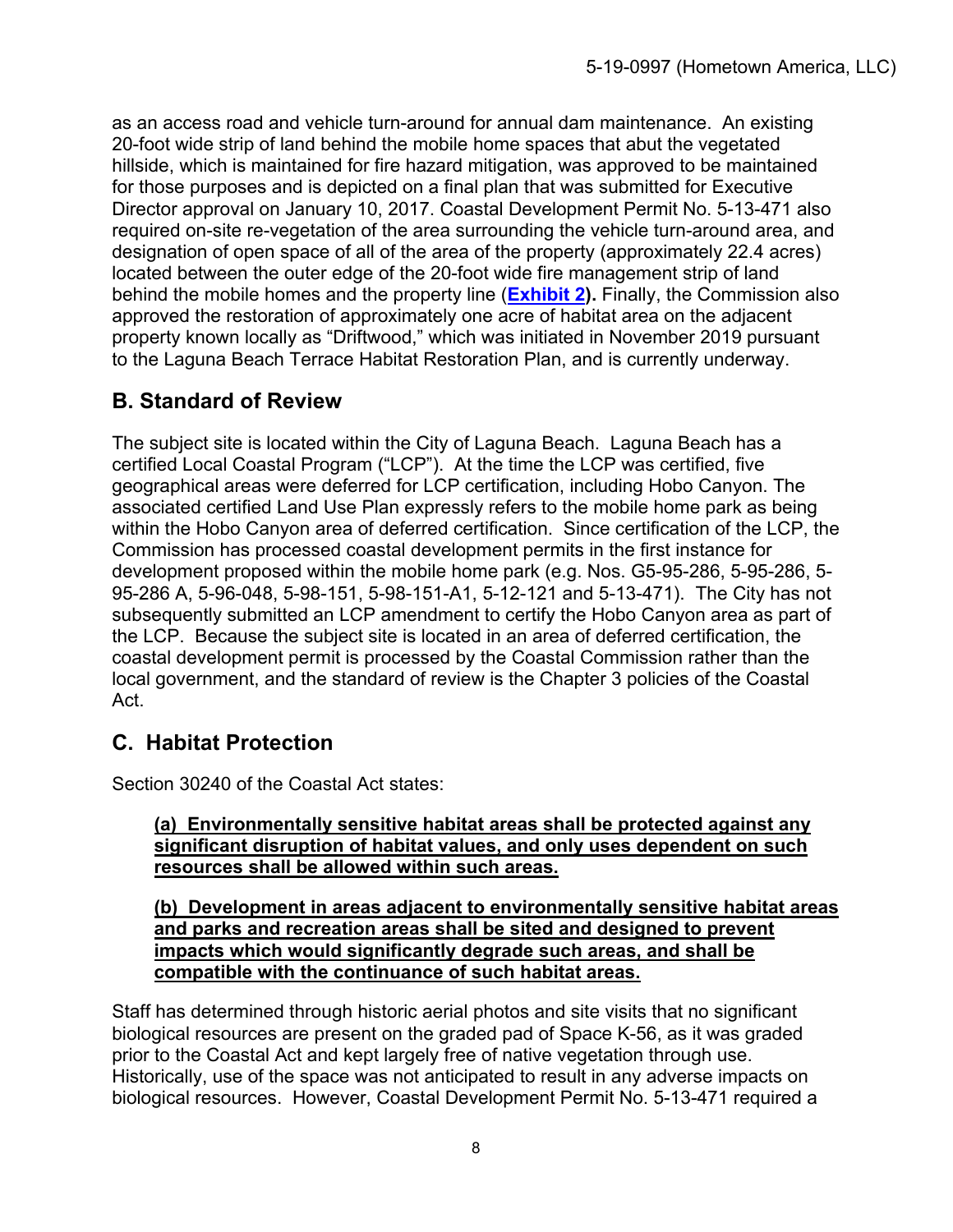$\overline{a}$ 

separate CDP for any proposed structures to be installed or built on the space to ensure sufficient protection of the surrounding sensitive habitat, because the presence of Coastal sage scrub and maritime chaparral are documented in the vegetated hillsides and slopes surrounding Space K-56.

The primary issue raised by the proposed development is whether the development can be accommodated in a manner that will not affect the existing sensitive habitat. If the development can be accommodated without significant adverse impacts to sensitive habitat, the Commission can find the proposed activities to be in conformity with Section 30240 of the Coastal Act.

Environmentally sensitive areas are defined in Coastal Act Section 30107.5:

#### **"Environmentally sensitive area" means any area in which plant or animal life or their habitats are either rare or especially valuable because of their special nature or role in an ecosystem and which could be easily disturbed or degraded by human activities and developments.**

Coastal sage scrub and maritime chaparral are sensitive plant communities that are very limited in distribution among the coastal and inland hills of Southern California and that support a myriad of sensitive plant and animals species. Coastal sage scrub in the Laguna Beach area generally consists of summer-dormant soft or suffrutescent aromatic plants that grow to approximately waist height. While its composition can vary, characteristic species generally include: California sagebrush, California buckwheat, California sunflower, orange bush monkey flower, and several species of sage. Southern maritime chaparral is a very rare habitat type that is also a low, fairly open plant community, highly dependent on maritime climate. In the Laguna area, southern maritime chaparral is generally characterized by the presence of big podded and/or warty-stemmed ceanothus, bush rue, bladder pod, and spiny or little-leaved redberry, among other species. $1$ 

Several biological reports have been prepared in conjunction with past proposals at the subject site which documents the presence of coastal sage scrub and maritime chaparral. These studies include the South Laguna Biological Resources Inventory prepared by Karlin Marsh for the City of Laguna Beach in 1992, and a Biological Resources Assessment by LSA Associates dated August 17, 2000, among others. Furthermore, both coastal sage scrub and southern maritime chaparral communities have been observed by Commission staff on the subject site. These plant communities are considered by the U.S. Fish and Wildlife Service and the California Department of

<sup>1</sup> Marsh, K. January 20, 1992. South Laguna Biological Resources Inventory. A report prepared for the City of Laguna Beach.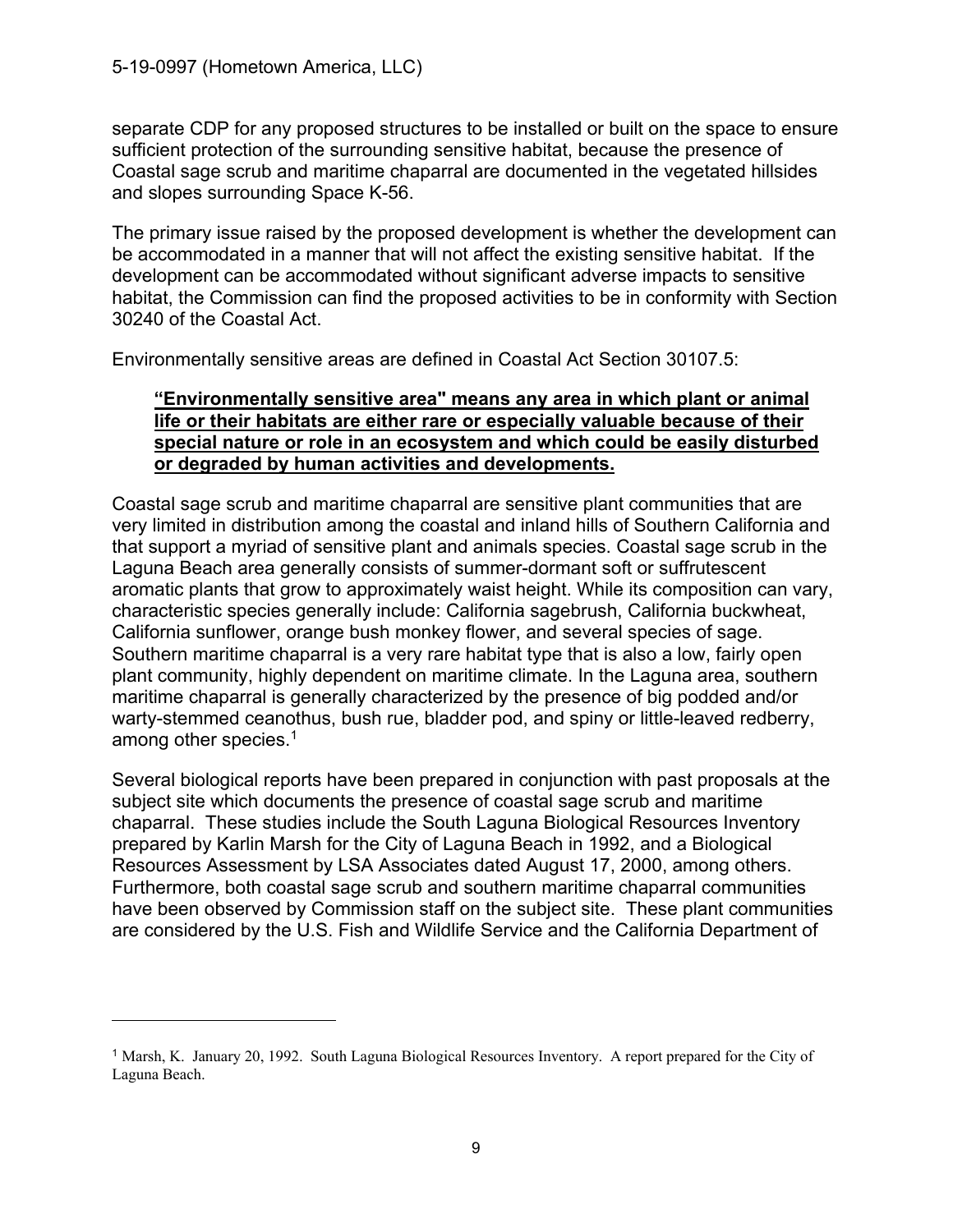Fish and Wildlife as "sensitive" or "special status."2 As discussed more fully in two memos written by Commission Ecologist John Dixon (see substantive file documents), the plant communities found on the site serve important ecosystem functions, such as providing habitat for State- and federally-listed as rare and threatened big-leaved crownbeard, the federally listed as threatened California gnatcatcher, and the rufouscrowned sparrow, a California Species of Special Concern. Each of these species has been observed at the site  $3$ 

The southern maritime chaparral and coastal sage scrub communities have been severely impacted by agricultural activities, urbanization, disruption of natural fire regimes, and competition from invasive species. These rare plant communities are confined to coastal and a few inland areas of Southern California and Baja California, Mexico. The U.S. Fish and Wildlife Service reports that urbanization and agricultural conversion have caused the destruction of an estimated 82 to 93 percent of southern maritime chaparral and an estimated 85 to 90 percent of coastal sage scrub vegetation in California. As evidenced by these figures, southern maritime chaparral and coastal sage scrub communities are rare and easily degraded by human activities. Consequently, coastal sage scrub and maritime chaparral on the hillside surrounding the subject site meet the definition of ESHA under the Coastal Act.

For this specific project, the applicant prepared a biological assessment focused on special status plant species potentially present on the adjacent slopes surrounding the subject space on July 19, 2018 (**Exhibit 7**). This assessment was updated to reflect current site conditions as of August 26, 2019 (**Exhibit 7**). According to these surveys, the state and federally listed species big-leaved crownbeard (*Verbesina dissita*) was observed in large clumps along the east-facing slope directly above the vacant lot, approximately 12 to 15 feet behind the proposed structure as shown in Exhibit 3. Dr. Jonna Engel, Senior Staff Ecologist, has confirmed that the adjacent hillside and open space are ESHA. While most of the open space is ESHA and supports many different habitats, the crownbeard that grows along the cliff-face just above this site and avian species including the federally threatened coastal California gnatcatcher which is known to occupy Hobo Canyon. Section 30240 of the Coastal Act requires the protection of ESHA.

It is important to remember that the Commission already approved the grading of the pad to support the mobile home, and determined at that time that the development did not have a direct impact on ESHA. Similarly, the placement of the mobile home on the

 $\overline{a}$ 

<sup>2</sup> Evans, K.E. (USFWS). December 21, 2001. Letter to A. Larson (City of Laguna Beach) re: "Draft Environmental Impact Report for the Laguna Beach Driftwood Estates (Tentative Tract Number 16035), City of Laguna Beach, County of Orange, California."

<sup>3</sup> Dixon, John. (CCC). April 16, 2007. Memo to Ryan Todaro re: Habitat Characteristics on the Athens Group LLC property at Hobo Aliso Ridge (formerly known as Driftwood Estates).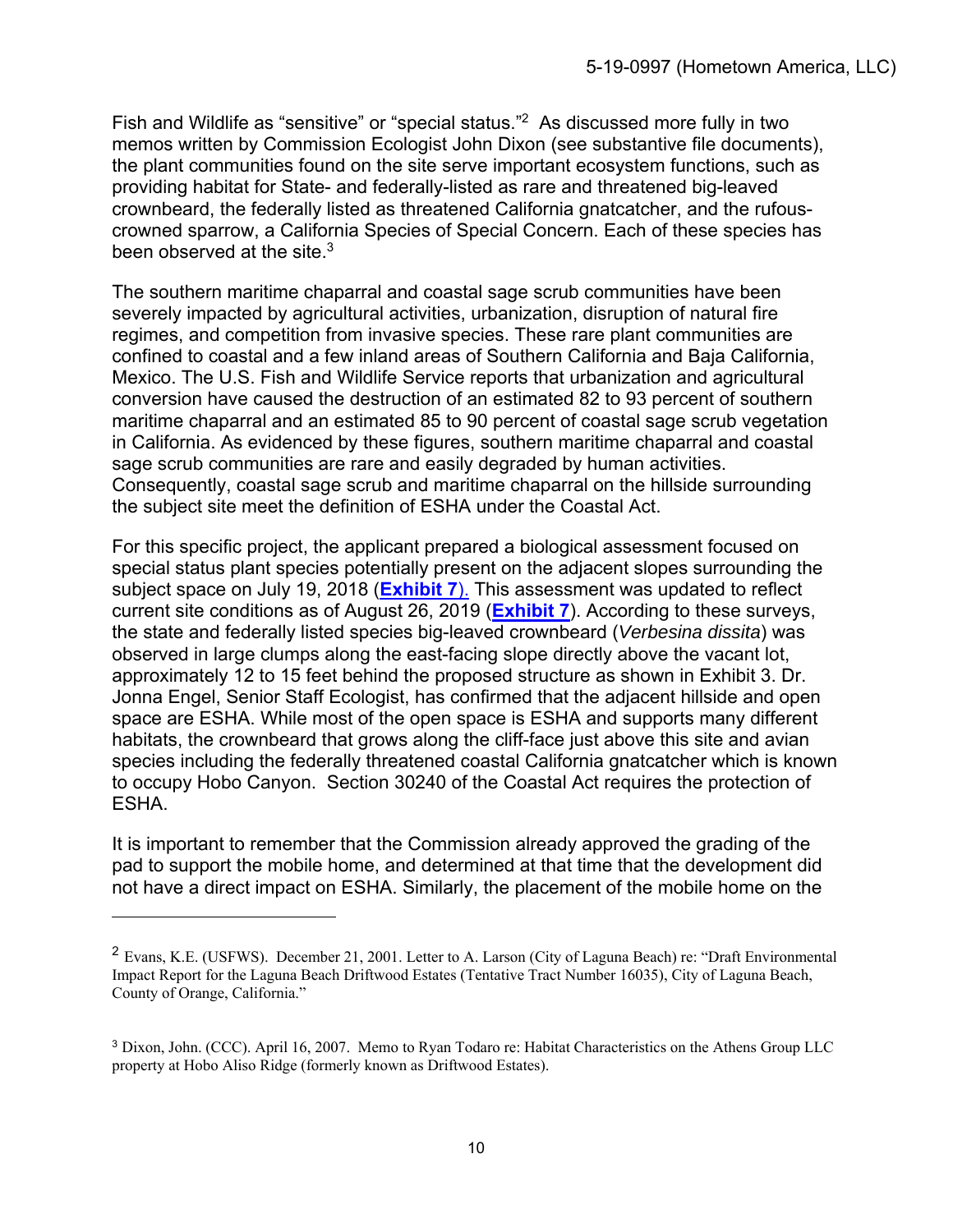already-developed pad will not be within an area that contains ESHA. Section 30240(a) requires that only uses dependent on the resource be allowed within ESHA. Residential development is not use-dependent, however it is not proposed to occur directly within the habitat. The placement of the mobile home will occur adjacent to the habitat. Section 30240(b) requires that development adjacent to ESHA be sited and designed to prevent impacts which would significantly degrade such areas, and shall be compatible with the continuance of those habitat areas. The proposed project must be consistent with Section 30240(b).

At the request of Commission staff, the applicant provided an alternative site plan reconfiguring the location of structures on Space K-56 to ensure that the proposed development would be sited and designed to prevent impacts to habitat on the slope behind the mobile home space. The revised plans relocate the mobile home approximately 15.5 feet closer to K Street (farther from existing vegetation on the slope), and reduce the size of the proposed shed, and relocate it from along the retaining wall that abuts the vegetated slope to approximately 11 feet away from the base of the hillside. Maximizing the space between the proposed development and the adjacent habitat provides the maximum amount of buffer space possible for this particular site.

Because the crownbeard grows along a sheer cliff, there are concerns that a 2-story structure might shade the adjacent hillside and impact the sensitive habitat. To address possible negative impacts to vegetation caused by new shading from the proposed structure, the applicant submitted a shade analysis at Commission staff's request in 2017 (**Exhibit 4**). The shade analysis (Sun/Shade Analysis for Laguna Terrace, 30802 S. Coast Highway, Space K-56, Laguna Beach, Bruce Oliver of Suliso Inc.) includes a graphic representation of how the proposed two-story structure will potentially shade some of the surrounding landscape at nine different times during the course of a year **(Exhibit 6**). The results of the shade analysis demonstrate that while the proposed structure will create some minor shading of approximately 50 square feet of the slope at 3:00 pm for a relatively short duration of the day during the winter solstice and fall equinox within the lower 10 feet of the slope, the amount of shading is minimal, and will not significantly adversely impact existing surrounding vegetation.

In addition, the applicant submitted letters of support for the project written by Fred M. Roberts, consulting botanist, and Sandra Leatherman, principal biologist for the Laguna Terrace Restoration project. The letters conclude that based on their experience with big-leaved crownbeard, which is known to grow in the understory of other shrubs on shaded slopes, the plants would be shaded for such a limited amount of time that "indirect impacts are not anticipated" (**Exhibit 5**). Dr. Jonna Engel has reviewed the project and agrees with this conclusion.

The Commission typically requires an adequate buffer between proposed development and ESHA. A buffer is not itself a part of the ESHA, but is a barrier, "safe zone," or bordering strip of natural habitat or land between ESHA and development or human related disturbance (e.g. noise, artificial lighting; hazards of herbicides, pesticides and other pollutants; shading from buildings, non-native or invasive landscaping activities,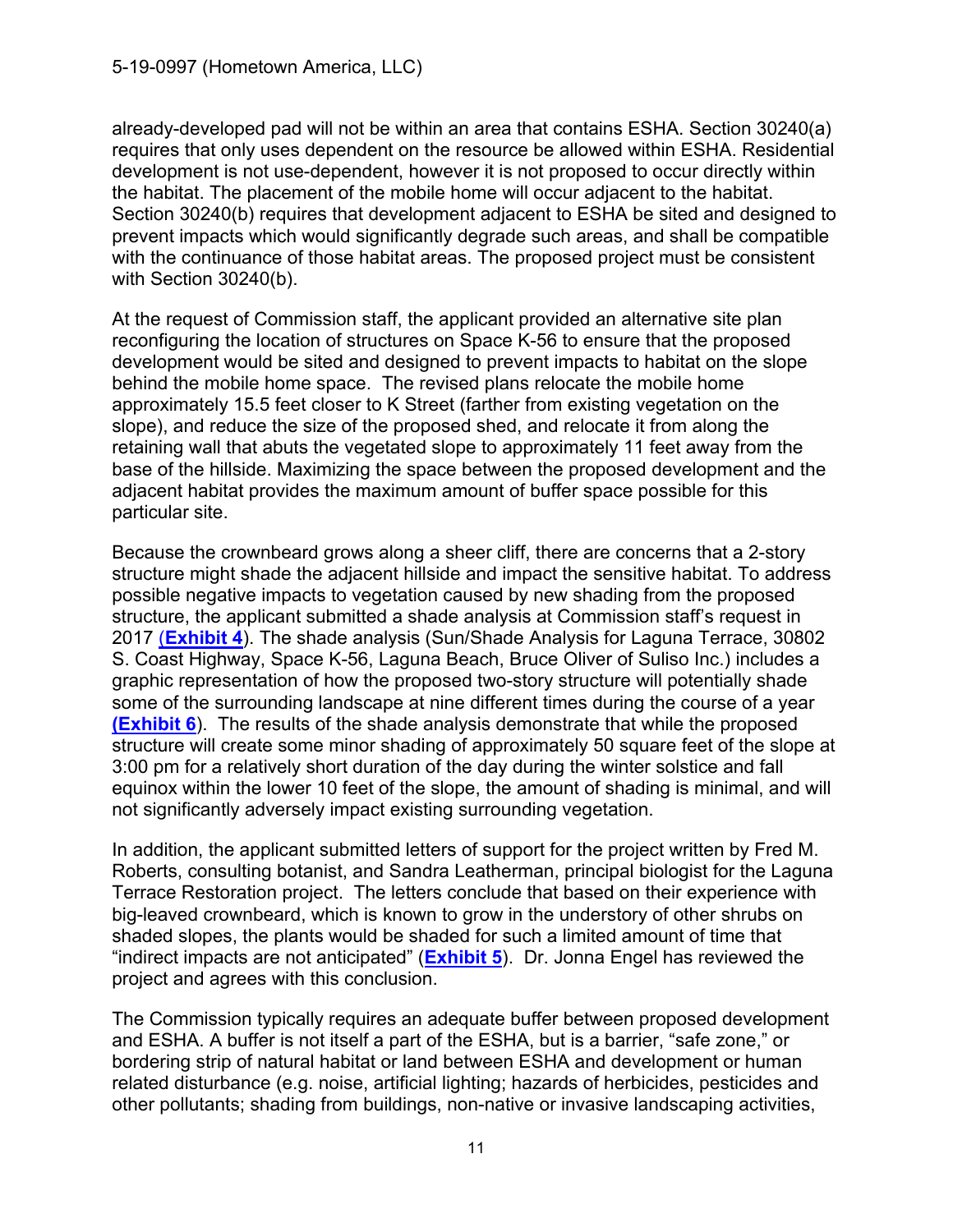and domestic pets). Buffers provide the necessary horizontal spatial separation to preserve the integrity and natural function of individual species and habitats and protect biological productivity. Spatial separation minimizes the adverse effects of human use and urban development on wildlife habitat value through physical partitioning. Buffers may also provide ecological functions essential for species in the ESHA. The required width for buffers varies depending on the type of ESHA and on the type of development, location and topography of the site, and the sensitivity of the resources to the particular kind of disturbance. Because of the position of the coastal sage scrub and crownbeard along the face of the cliff, it is less likely to be impacted by typical anthropogenic activities, compared to sensitive habitat at a grade consistent with the proposed project. For example, the application of herbicides around the structure would not migrate into the habitat area, because the habitat is on the slope above the development and is separated from the hillside by an approximately 4-foot-high retaining wall **(Exhibit 5).**

While Dr. Engel has reviewed the project and agrees with the habitat assessment, Dr. Engel has not commented on an appropriate buffer distance in this case. It should be noted that in a recent nearby Commission action (791 Barracuda Way), Dr. Engel recommended a 100-foot buffer space between human development and open space habitat with existing coastal sage scrub and southern maritime chaparral that support coastal California gnatcatchers. The findings in that staff report (5-19-0909) indicate that it was possible for that proposed development to conform to the recommended 100-foot buffer, and stated that "the proposed encroachments are not consistent with Section 30240 of the Coastal Act and it has not been demonstrated that the 100-foot buffer is not possible due to significant site-specific constraints." In contrast, in this particular case, due to the physical site constraints, the maximum possible buffer is approximately 15 feet. Because the width of the pad between the hillside and the road is approximately 62 feet, the placement of any structure would not be able to conform to a 100-foot, or even a 50-foot buffer. Also, in this case the natural topography and the existing retaining wall provide some separation of the site from the adjacent habitat. Again, it is important to remember that the pad was cleared prior to the passage of the Coastal Act, and that the Commission previously approved grading and development of the pad (5-13-471) and anticipated that there would be a structure on the site in the future. The underlying permit that formalized Space K-56 and several other lots within the mobile home park (CDP 5-13-471) contemplated that the new mobile homes constructed to occupy those spaces would be in very close proximity to existing ESHA given the constraints of the site, and would potentially encroach into an ESHA buffer normally required by the Commission. But when analyzed in its entirety, CDP 5-13-471's requirements that 22.4 acres be designated as open space and one acre of habitat offsite located in the "Driftwood" habitat area be restored were found to sufficiently mitigate for these potential impacts and adequately protect the habitat while allowing for vested development to occur in this residential community.

Although Commission staff finds that the project will not significantly degrade the existing habitat behind K-56, **Special Condition 6** of this permit requires the applicant to monitor the Big-leaved crownbeard annually for five years to determine whether any decline in percentage of coverage of Big-leaved crownbeard results from the development. Thus, although the proposed residence on K-56 encroaches into the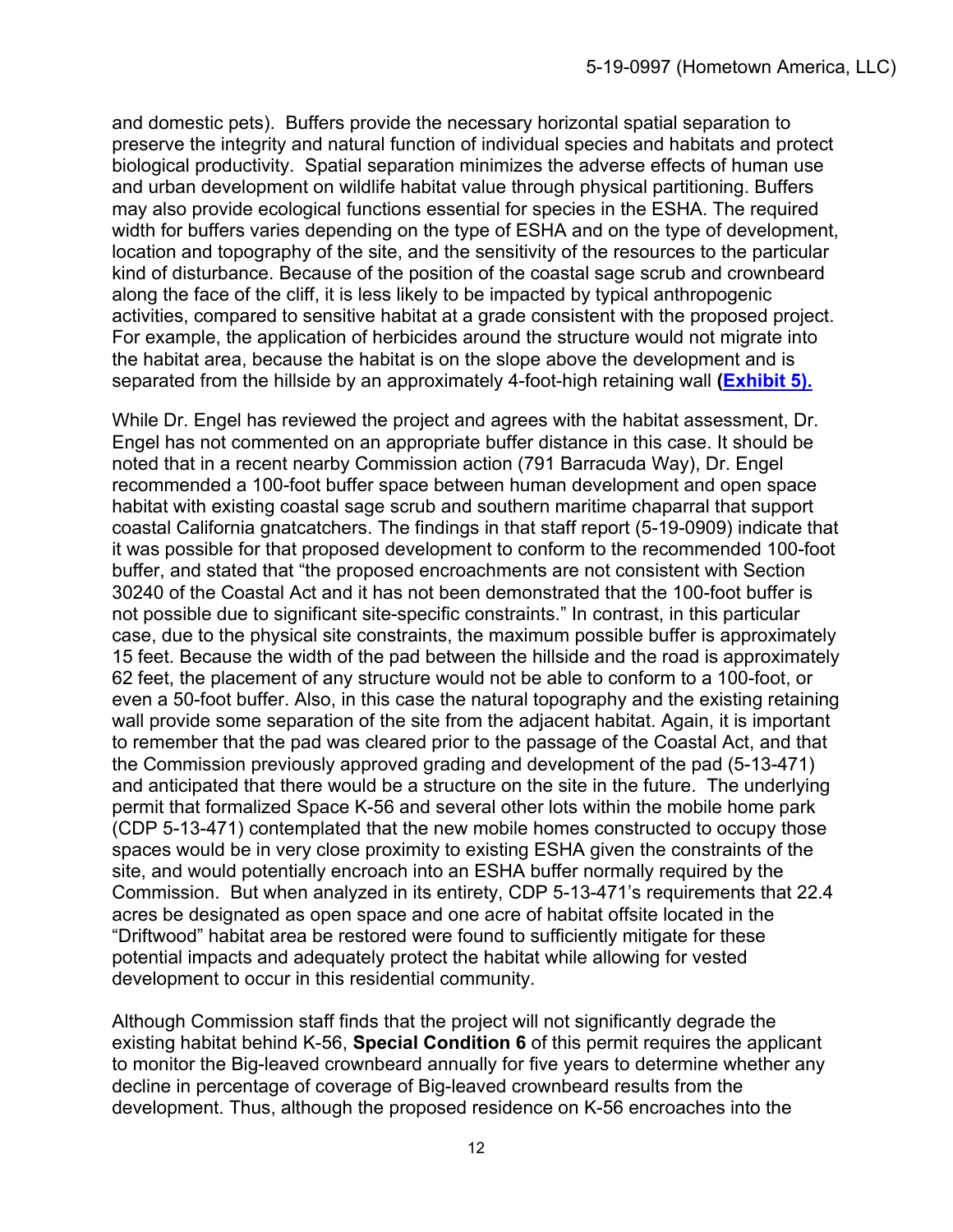ESHA buffer, Commission staff finds that as conditioned, it has been sited and designed to prevent impacts which would significantly degrade the habitat and is compatible with the continuance of such habitat areas.

The applicant is also proposing to reduce the amount of nighttime exterior lighting of hillside habitat by utilizing a 25-watt low illuminating bulb that would be directed toward the home, away from the hillside, and controlled by a motion sensor. As conditioned, the applicant will utilize dark-sky lighting. Additionally, as conditioned, the applicants are prohibited from using herbicides and pesticides.

In January and February 2020, staff received several emails and phone calls from Ms. Penny Elia regarding the potential impacts that the proposed development could have on sensitive habitat surrounding the project. Specifically, Ms. Elia is concerned that (1) the proposed two-story mobile home will unnaturally shade the existing ESHA surrounding K-56, thereby causing potentially negative impact to the surrounding existing vegetation (mainly the big-leaved crownbeard); (2) the proposed third floor deck could potentially impact wildlife by encouraging human activities to occur immediately adjacent to ESHA; and (3) fuel modification that would be conducted to protect the new structure would harm native vegetation.

The applicants have not proposed, nor does this CDP authorize, fuel modification work within the adjacent habitat. Fuel modification can have significant adverse impacts on sensitive habitat. Because of maintenance, thinning, or clearing, fuel modification is not typically considered to be compatible with protection of ESHA. In areas where fuel modification is necessary, the Commission requires an ESHA buffer that is separate and distinct from fuel modification zones, *unless* it is determined infeasible due to preexisting development layout and site constraints, and unless it would deny a property owner reasonable use of an existing legal building site. As discussed below, some limited fuel modification was anticipated by the previous permit.

With regard to the third-floor roof deck, Commission staff discussed concerns regarding potential impacts it could have on wildlife located immediately adjacent to it. In order to accommodate this concern, the applicant removed the proposed third floor roof deck from the plans. Therefore, as conditioned, the Commission finds that the proposed project will be in conformity with Section 30240(a) of the Coastal Act, and as conditioned, is consistent with Section 30240(b) of the Coastal Act.

### **D. Hazards**

Section 30253 of the Coastal Act states in relevant part that new development shall:

#### **(a) Minimize risks to life and property in areas of high geologic, flood, and fire hazard.**

#### **(b) Assure stability and structural integrity, and neither create nor contribute significantly to erosion, geologic instability, or destruction of the site or**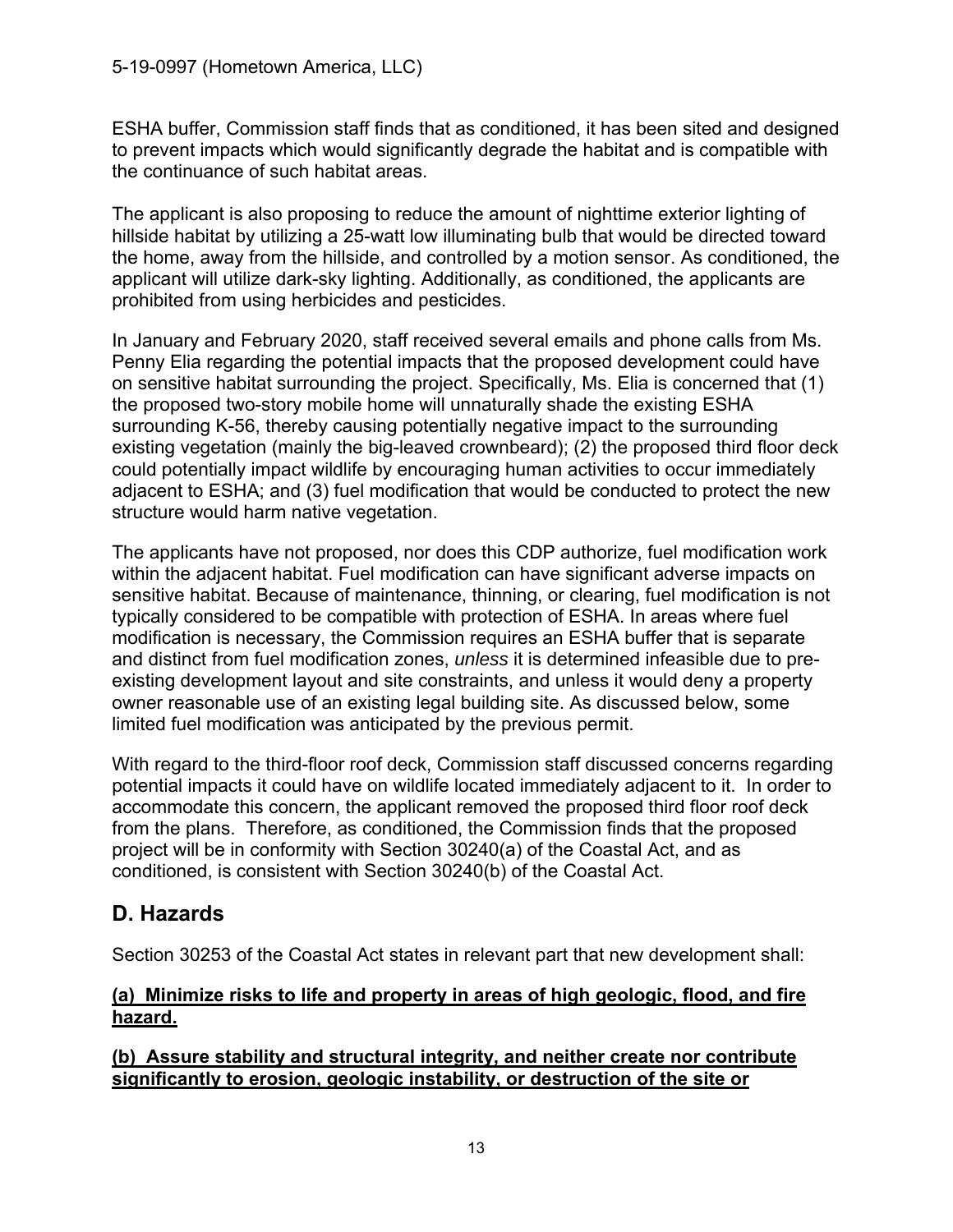#### **surrounding area or in any way require the construction of protective devices that would substantially alter natural landforms along bluffs and cliffs.**

Approval of the proposed project will approve a two-story mobile home on an approved lot in a high fire hazard zone. The proximity of the proposed structure falls within the zone that the City of Laguna Beach Fire Department recommends for fuel modification, typically removal or thinning of native vegetation.

Anticipated by the underlying Coastal Development Permit No. 5-13-471, the applicant maintains a 20-foot wide strip of land around the existing homes, between the homes and the restricted open space, which will provide some protection to the proposed structure that will help to mitigate the fire hazard, but will not completely eliminate the risk of fire resulting in damage to the development.

Also, the mobile home park is located within a steeply sided canyon where some flood damage and debris flows are possible during extreme weather. The park installed a variety of drainage and debris control improvements under CDP No. 5-95-086 that help address the risk to the existing park and the proposed development. Nonetheless, the risk associated with flooding and debris flow is not eliminated, though no further mitigation is identified or necessary to reduce that risk. Any development in this location involves some inherent risk, and therefore the standard waiver of liability condition was attached to the underlying Coastal Development Permit No. 5-13-471. The Commission also adds the standard waiver of liability condition to this coastal development permit as **Special Condition 5**. As conditioned, the project is consistent with Section 30253 of the Coastal Act.

### **E. Local Coastal Program**

Coastal Act section 30604(a) states that, prior to certification of a Local Coastal Program ("LCP"), a coastal development permit can only be issued upon a finding that the proposed development is in conformity with Chapter 3 of the Act and that the permitted development will not prejudice the ability of the local government to prepare an LCP that is in conformity with Chapter 3.

The City of Laguna Beach LCP was certified with suggested modifications, except for the areas of deferred certification, in July 1992. In February 1993, the Commission concurred with the Executive Director's determination that the suggested modification had been properly accepted and the City assumed permit issuing authority at that time.

The subject site is located within the Hobo Canyon area of deferred certification. Certification in this area was deferred due to inability to certify policies regarding development in sensitive habitat areas in conformity with the Chapter 3 policies of the Coastal Act. However, the proposed project will not result in any significant adverse impacts to sensitive habitat areas. Therefore the Commission finds that approval of this project, as conditioned, will not prejudice the City of Laguna Beach from certifying as part of the LCP the areas of deferred certification that conform with and are adequate to carry out the Chapter 3 policies of the Coastal Act.